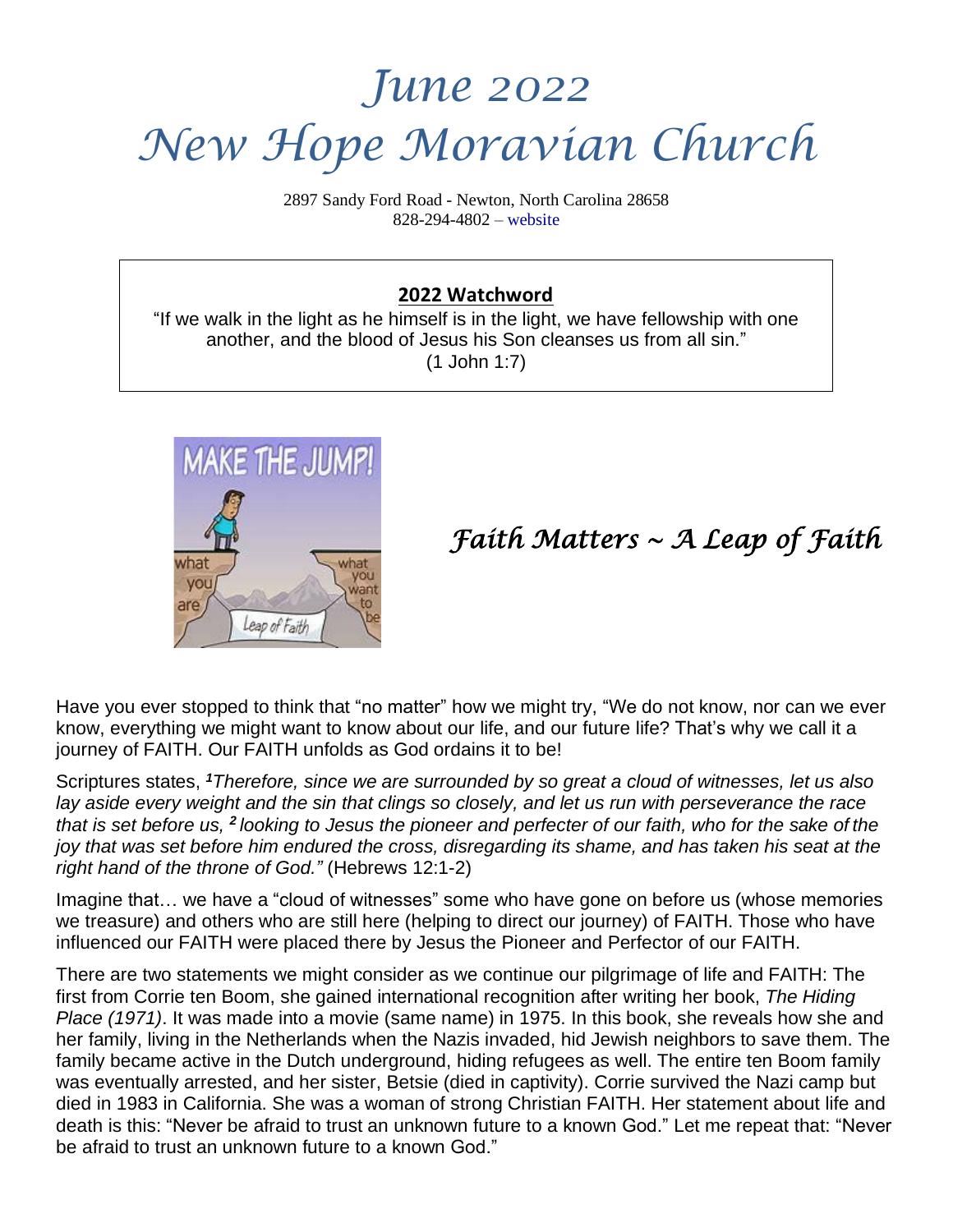The second is from Elizabeth Gilbert, a contemporary American author best known for her 2006 memoir, *Eat, Pray, Love,* which spent 199 weeks on the New York Times best–sellers list, and which was also made into a film in 2010. In 2015, she joined several other authors in fundraising efforts for Syrian refugees, raising over \$1 million in 31 hours. Her statement is this: "Faith is walking face–first and full–speed into the dark."

Ponder this, if we truly knew all the answers in advance as to the meaning of our life and the trials and circumstances, we may endure. If we knew in advance the nature of God and the destiny of our daily lives and our souls, our belief would not be a leap of faith; It would not be a courageous act of our submission or humility… It would just be … a mere prudent insurance policy. However, taking a "leap of faith" requires heartfelt FAITH and TRUST in God and His divine plan and purpose for our lives and souls.

How do we live our life with FAITH that matters? We take a "leap of faith?" We don't give up on ourselves when things get tough, or they don't go the way we thought they would. Nor do we give up on the God who created us; The One who loves us so far beyond what our human minds can ever possibly comprehend!

There's an old saying, "Quitters never win and winners never quit!" These same words affect us in our "victorious" FAITH walk with Christ. Not quitting or losing FAITH despite our circumstances requires us to plant our feet upon the firm foundation of Christ Jesus. This is true in all aspects of our lives… Scripture states, *"He is my loving God and my fortress, my stronghold and my deliverer, my shield, in whom I take refuge, who subdues peoples under me."* (Psalm 144:2)

Yes, God is our greatest Encourager… Our Lord and Savior Jesus Christ is always cheering us onward… He's cheering us forward on our journey of FAITH. He calls us to TRUST Him. Isaiah 54:17 states, *"No weapon forged against you will prevail… This is the heritage of the servants of the LORD, and this is their vindication from me," declares the LORD."*

Scripture also states in Psalm 25:3, *"No one who hopes in you will ever be put to shame."* God is on our side; He loves us. Therefore, we "cannot" give up! Eventually we, too, will be victorious if we "keep the faith" and never give up. Remember, God always makes a way! Isaiah 43:1-3 states, *<sup>1</sup> "But* now thus says the LORD, he who created you, O Jacob, he who formed you, O Israel: Do not fear, for I have redeemed you; I have called you by name, you are mine. <sup>2</sup> When you pass through the waters, I will be with you; and through the rivers, they shall not overwhelm you; when you walk through fire you shall not be burned, and the flame shall not consume you, <sup>3</sup> For I am the LORD your God, the Holy *One of Israel, your Savior."*

So today, we end up where we started. Our journey of FAITH is still challenging; It's still a leap of FAITH; Death is still a mystery. And yet, we still affirm our FAITH, but we do so from this side of the Cross, knowing our Savior walked this road before us; He invites us to follow Him. Therefore, we say in FAITH: "I believe in the resurrection of the body, and the life everlasting. I believe and TRUST in my Lord and Savior Jesus Christ."

In Christ Love & Service, *Pastor Betty*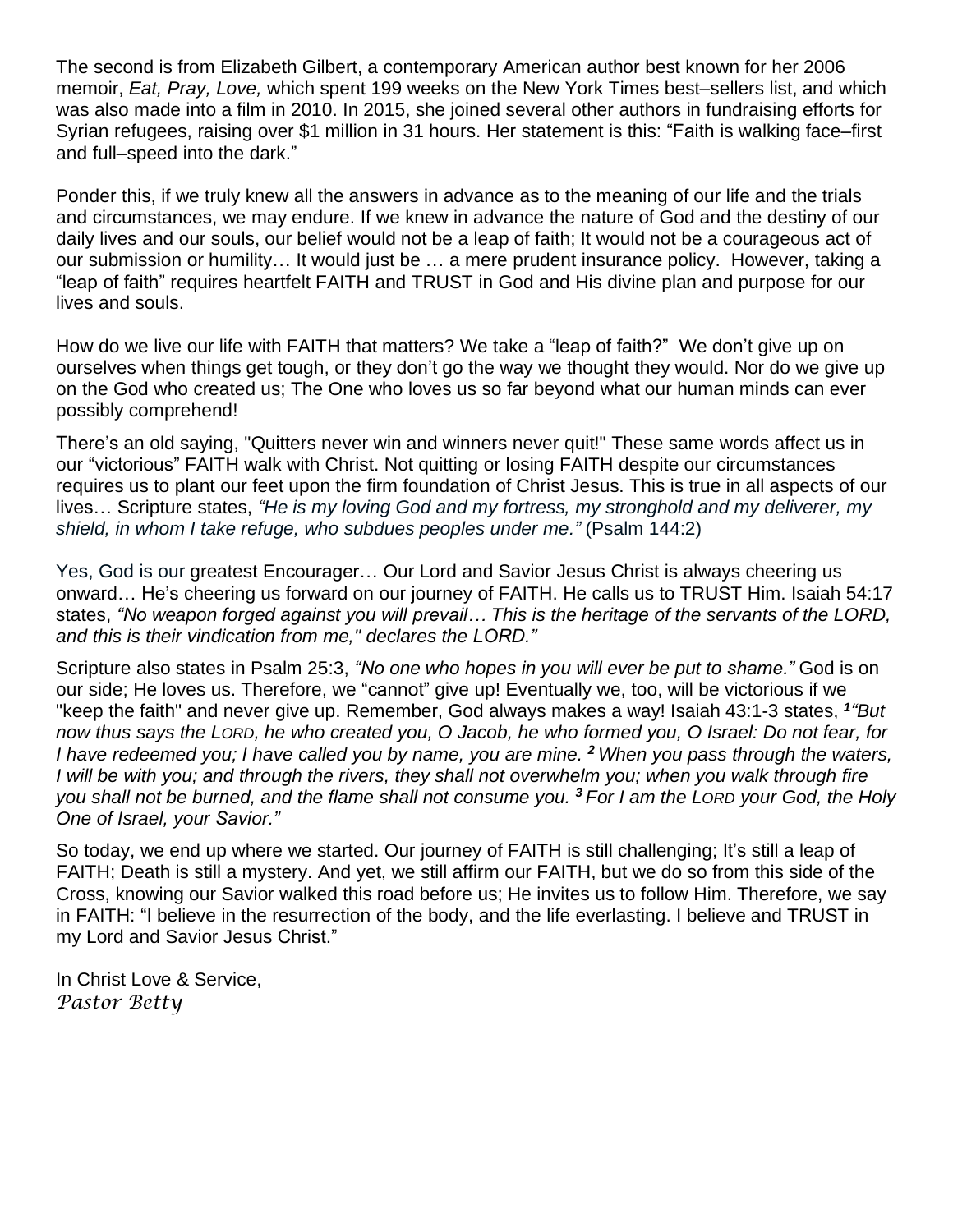**Southern Province Synod to Convene at Winston-Salem State University June 1-4, 2022**



Every four years, delegates from all congregations and fellowships of the Southern Province gather for a Synod. Our 2022 Synod will be called to order at Winston-Salem State University, June 1-4.

In Moravian polity, synods represent the highest decision-making body of each province and tremendous responsibility in the life of the Moravian Church. Southern Province Synod delegates will help decide how the province continues its work while exploring ways to strengthen the church in the future.

During the four-day event, delegates elect provincial leadership for the upcoming four years, including the Provincial Elders' Conference, members of provincial and interprovincial boards and agencies, and in some years, bishops of the Moravian Unity (at the 2018 Synod, delegates elected two bishops: the Rt. Rev. Carol Foltz and the Rt. Rev. Tom Shelton).

Synods also establish direction and priority for provincial ministries and encourage activities on the congregational level. They help answer questions and set guidelines on key topics and issues facing the province, while providing a platform for new ideas for strengthening the church and the faith of its members.

In addition to the legislative and decision-making duties of synod, these gatherings also provide a rare opportunity to bring together clergy and lay persons from all areas of the province, including its agencies and leadership, to worship, pray, and talk about ministry together. Synod gathers the collective wisdom and experience of the entire province to work with each other and discern what God is calling us to do now.

All pastors under call are delegates to Synod, and every congregation has one lay delegate for every 125 adult communicant members. Small congregations are entitled to one delegate in addition to the pastor, while each fellowship is represented by an advisory (non-voting) delegate. Provincial boards and agencies are also represented, as are retired pastors and certified, full-time DCEs. Advisory delegates representing our various interprovincial agencies, ecumenical partners and emerging ministries also attend.

Pray for our Synod as it prepares to discern the Chief Elder's direction for our Province over the next four years and beyond.

More information about the upcoming Synod is available at the Southern Province website, [www.mcsp.org.](http://www.mcsp.org/) In addition, the Interprovincial Board of Communication and Commission on Congregational Development will cover the 2022 Synod and will report on key events and decisions.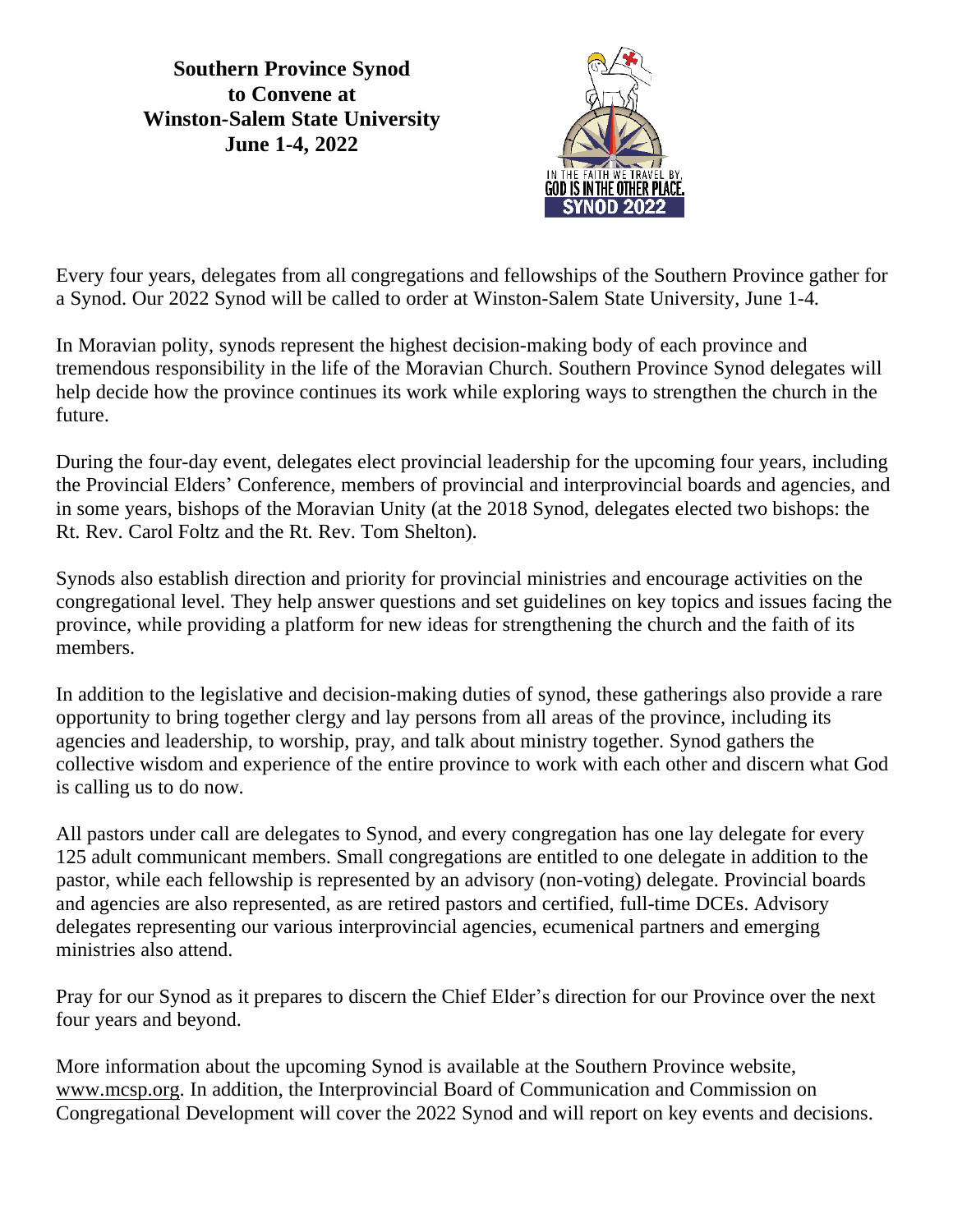

### **New Hope's Playground**

Our playground renovation is officially completed! A blessing/dedication was held after worship on May 8<sup>th</sup> and the preschool children had their first chance to play on it the next day. As anticipated, there was much excitement and laughter. The preschool also hosted a Family Fun event the following Sunday afternoon which was attended by present and past students and families, along with church members. It was a wonderful celebration of God's blessings.

One of the blessings we are thankful for is the work crew that made the renovation possible. They replaced landscape timbers, unloaded the delivery truck, dug holes, put equipment together, spread mulch, and did anything else that needed to be done. Many thanks to Mark Bumgarner and his crew of helpers (Shawn Snipes, Dan Greaser, Craig deBlois, Greg Simpson, Steve Bumgarner, Tom Schultz, Steve Larsen). God has blessed New Hope with willing servants!

Also, a special thank you goes to the Beta Club from Maiden High School. Seven young men from the club helped spread 3 truckloads of mulch one Saturday morning. It was a lot of mulch, and their help was greatly appreciated!

Please look at the poster at church that contains pictures that document the renovation process and the people that made it happen.







On May 18<sup>th</sup> seven preschoolers graduated from our program. It was a lovely, bittersweet ceremony that was attended by their families and friends, all the preschool teachers, and members of the Preschool Advisory Committee.

Summer Camp will begin June 14<sup>th</sup>. It will run from 9 am to 12 pm Tuesdays through Thursdays.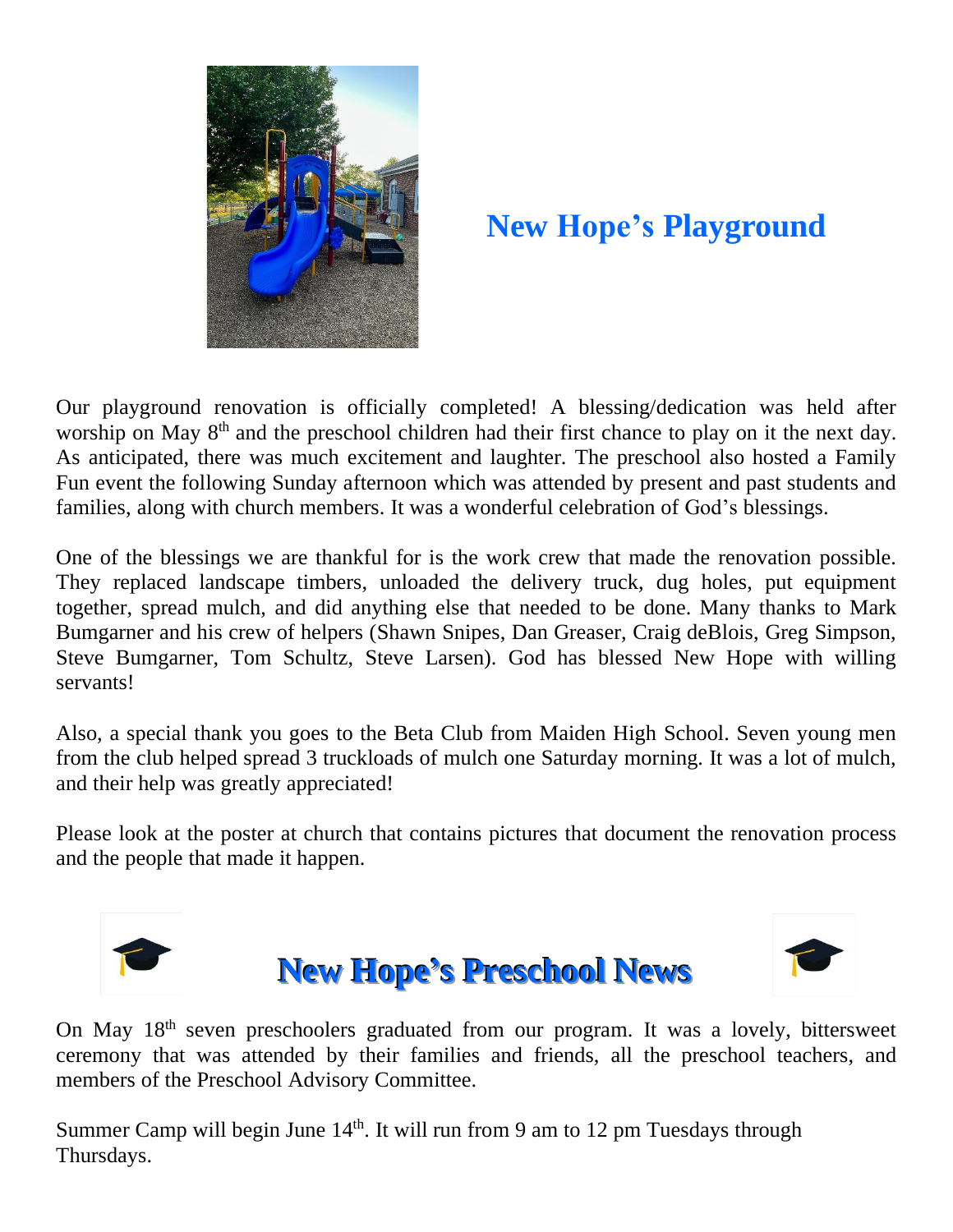

# **NEW HOPE MORAVIAN CHURCH**

2897 SANDY FORD ROAD

NEWTON, NC 28658 828-294-4802

## **Monday – July 25, 2022**

## **2 PM TO 6:30 PM**

**Please visit RedCrossBlood.org or call 1-800-REDCROSS enter New Hope Moravian to schedule an appointment.**

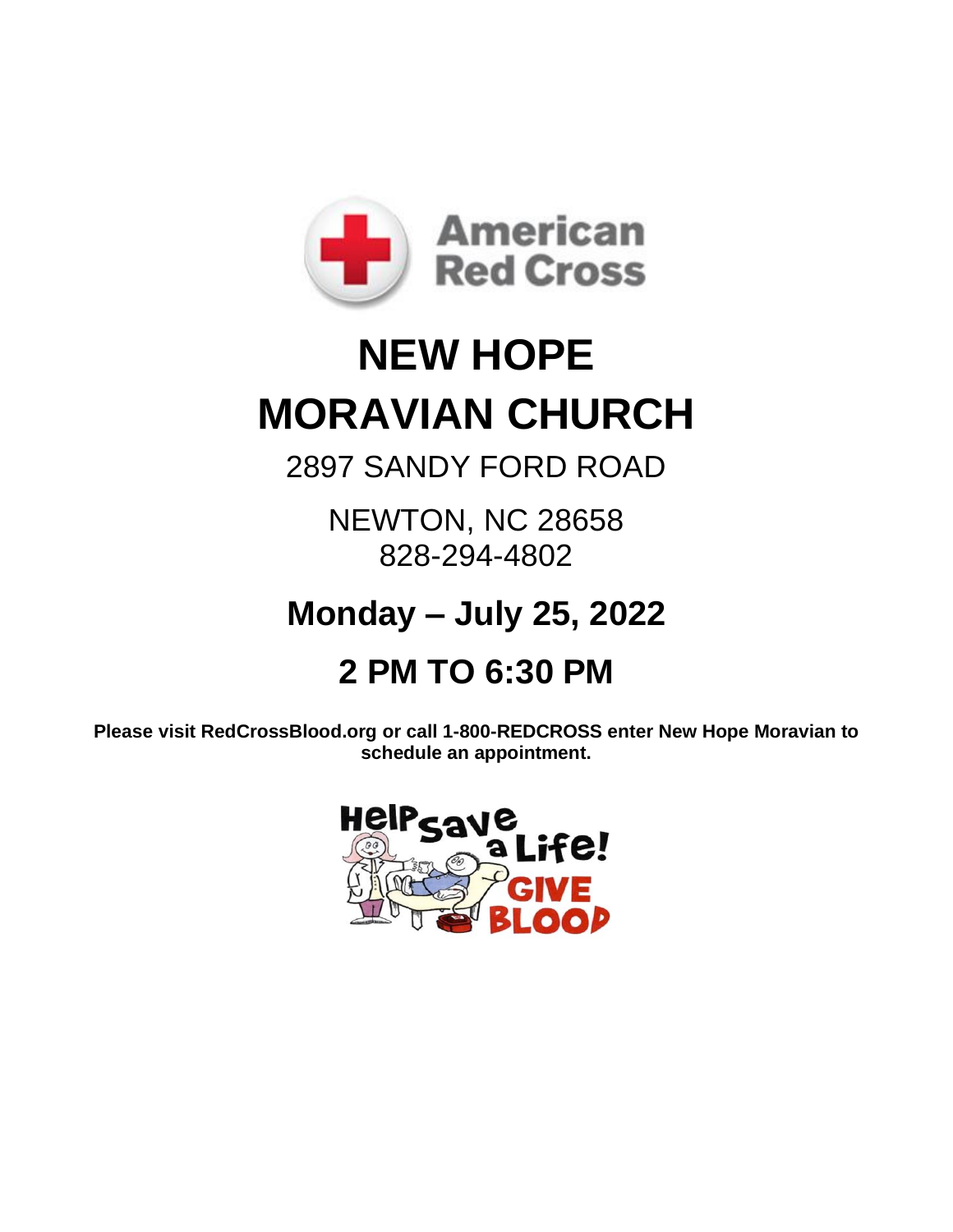The Wednesday night Bible Study **will not** meet for the month of June.



#### 2022 NEW HOPE SUMMER CAMP!



Tuesday – Thursday 9:00 – 12:00 18 months – 5th Grade June 14<sup>th</sup> – August 11<sup>th</sup> (off week of July 4th)

3 days/week: June \$210, July \$210, August \$140

2 days/week: June \$150, July \$150, August \$100

\$35 Registration Fee

Share with your family and friends!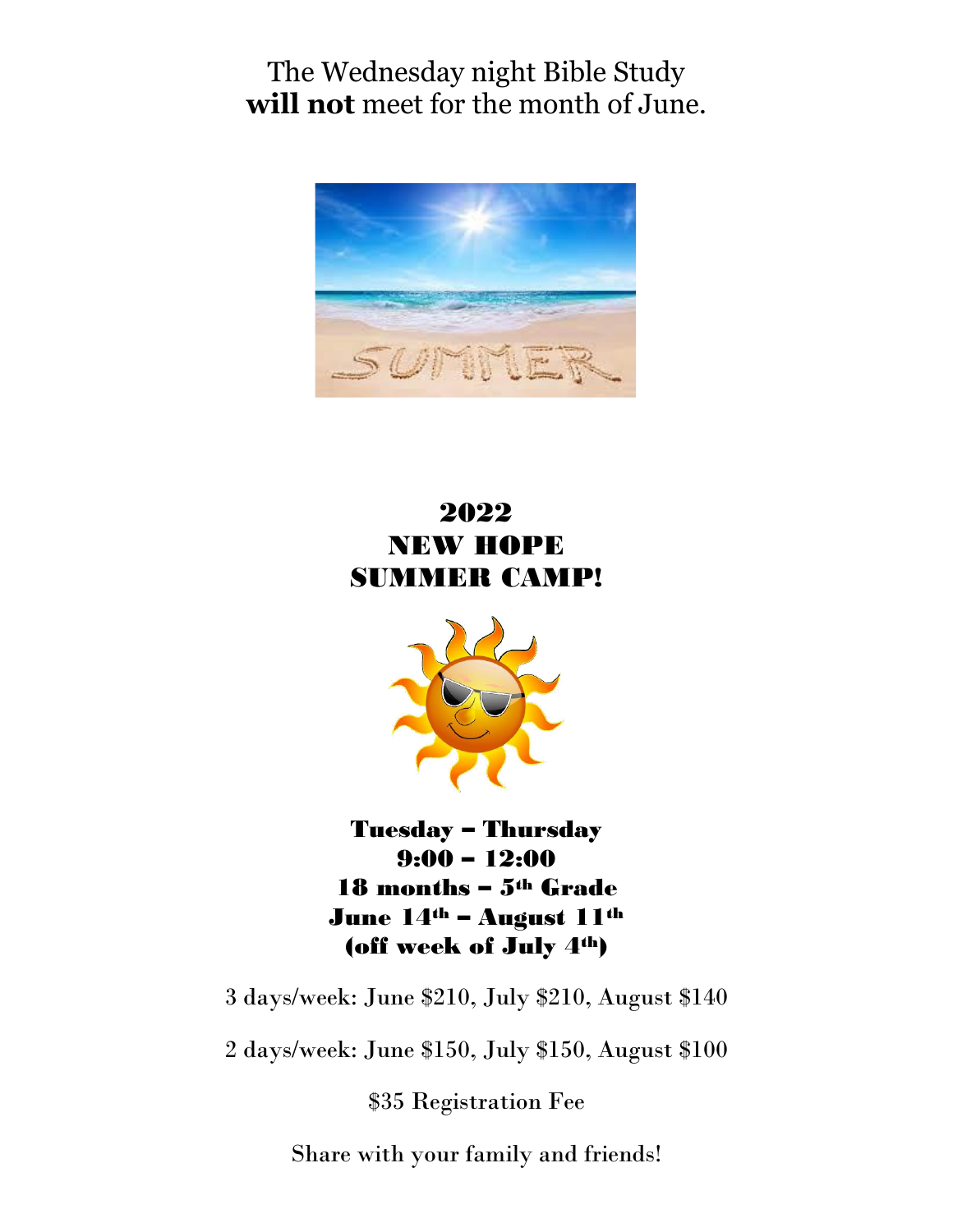## Please mark your calendar … Date for Making Chicken Pies is August 25 – 27



This will be our first time since the onset of Covid in making chicken pies. Plans are to make less pies than in the past to reduce the stress and workload. The chicken pie committee will be meeting soon to review the costs of ingredients and to decide on the cost of a pie.

Please mark your calendar so you will be available to help. Set up will be the afternoon of Thursday, August 25<sup>th</sup> and Friday, August 26<sup>th</sup> will be the day of cooking the chicken, making pie shells and gravy while the morning of Saturday, August 27<sup>th</sup> will be assembling the pies. Friday and Saturday we need "All Hands on Deck!"

It is a great time for fellowship as we work together making a wonderful pie, in support of our church edification of grounds and building.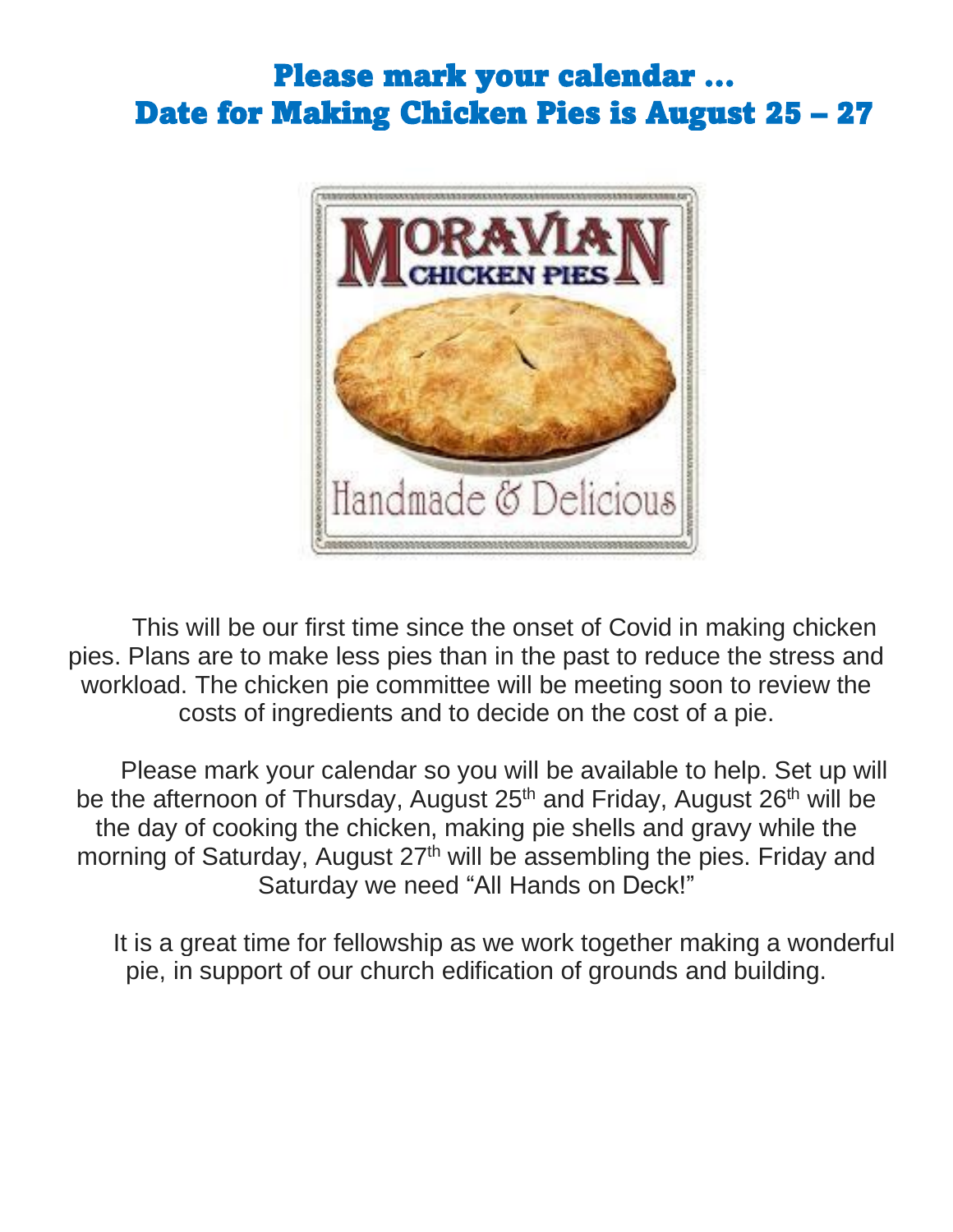

# **Job Opening**

**Senior Nutrition Services of Catawba County is hiring 3 Site Supervisors for Seniors Morning Out (for the Hickory and Newton areas).**

- **Part time positions (24 hrs per week) with benefits**
	- **Normal work hours are 8 am – 1 pm, Mon – Thur**

**This is a great position for someone who enjoys working with seniors and wants to stay busy. The Site Supervisor plans activities and oversees operations.**

**If you, or someone you know, is interested they are welcome to contact the Senior Nutrition Manager, Michele Francois at 695- 5617 to learn more about the position. A job description of the position is posted at the county site**

**[https://www.governmentjobs.com/careers/catawbacountync/jo](https://www.governmentjobs.com/careers/catawbacountync/jobs/3532587/nutrition-site-supervisor?page=2&pagetype=jobOpportunitiesJobs) [bs/3532587/nutrition-site-](https://www.governmentjobs.com/careers/catawbacountync/jobs/3532587/nutrition-site-supervisor?page=2&pagetype=jobOpportunitiesJobs)**



#### **Ways to Give to New Hope**

Thanks to the Moravian Ministries Foundation of America (MMFA), we now have an online option to donate to New Hope via credit card or direct debit (automatic bank to bank transfer). The MMFA provides the

portal for this electronic giving and they directly deposit any funds to the New Hope bank account. Here is the link to the online giving portal: [https://mmfa.info/new-hope-moravian-church-north](https://mmfa.info/new-hope-moravian-church-north-carolina-donation-form/)[carolina-donation-form/.](https://mmfa.info/new-hope-moravian-church-north-carolina-donation-form/)

This is a great option for Friends of New Hope that no longer live in the area. These donations will be tracked for tax filing purposes. Transaction fees do apply, just under 3% for credit card transactions and \$0.75 for direct debit transactions.

The MMFA also provides a means to donate securities/stocks. Your broker transfers the securities/stocks to MMFA and the MMFA executes the securities/stocks into cash. Securities/stocks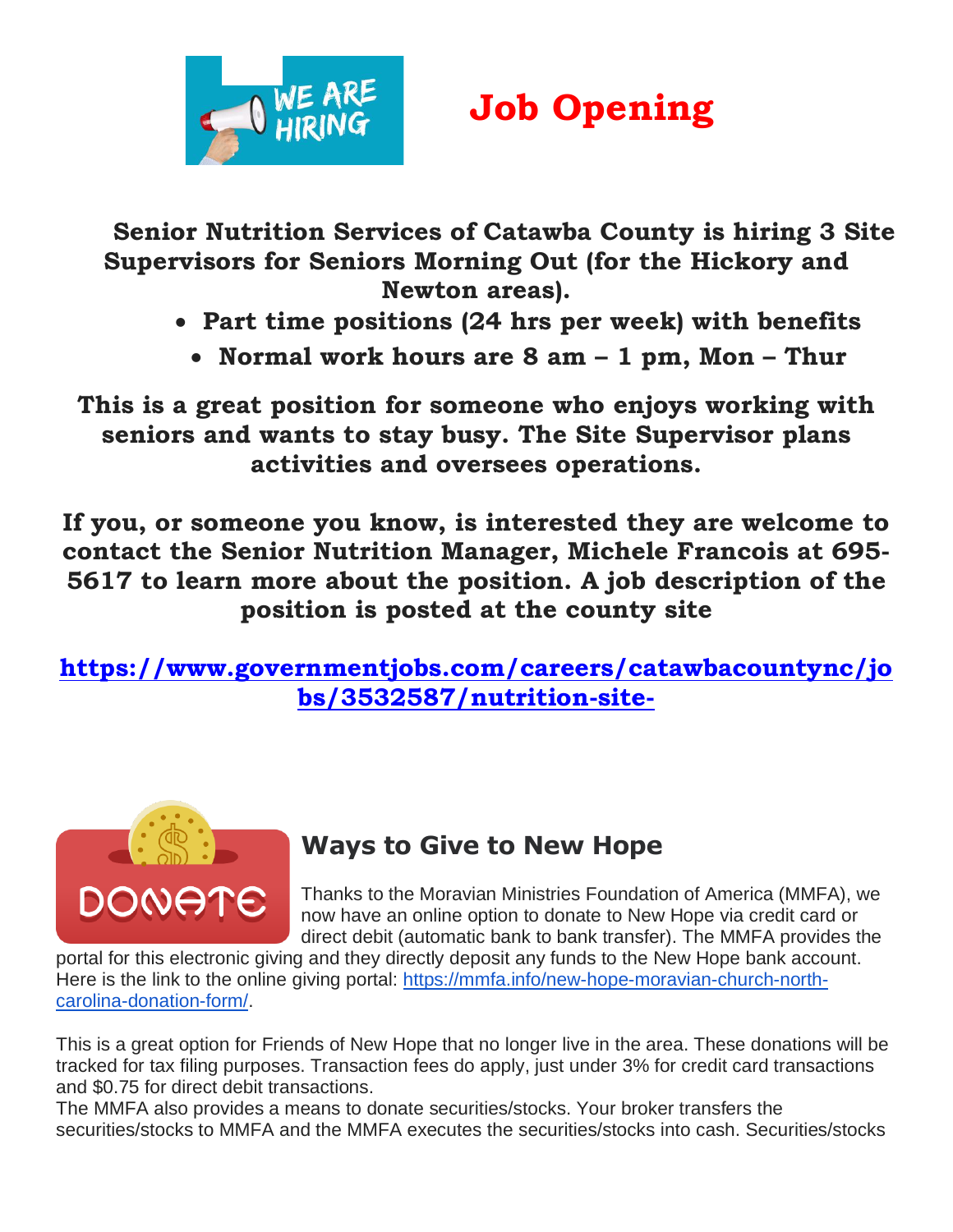executed in this way are not subject to capital gains tax. Please contact Tom Schultz if you are interested in the process for this type of monetary transaction.

Please contact Tom Schultz at [newhopemoraviantreasurer@gmail.com](mailto:newhopemoraviantreasurer@gmail.com) with any questions about the items above.

#### **New Hope Service on**



Click on the link below

<https://www.youtube.com/channel/UCagQSb0gw2QUC-UFiwe5ikg>

This will take you directly to the homepage of our New Hope YouTube channel. Here you can choose from different videos that are available.

## *Mark Your Calendar for June*

**Thursday, June 2 nd** – **ECCCM Workday**

**Sunday, June 5 th** – **Sunday School 9:00 am Worship Service 10:00 am**

*Day of Pentecost ~ Holy Communion*

**Sunday, June 12th** – **Sunday School 9:00 am Worship Service 10:00 am**

*Trinity Sunday*

**Monday, June 13th** – **Board of Elders Meeting** via Zoom, 6:30 pm

**Tuesday, June 14 th** – **First Day of New Hope Summer Camp**

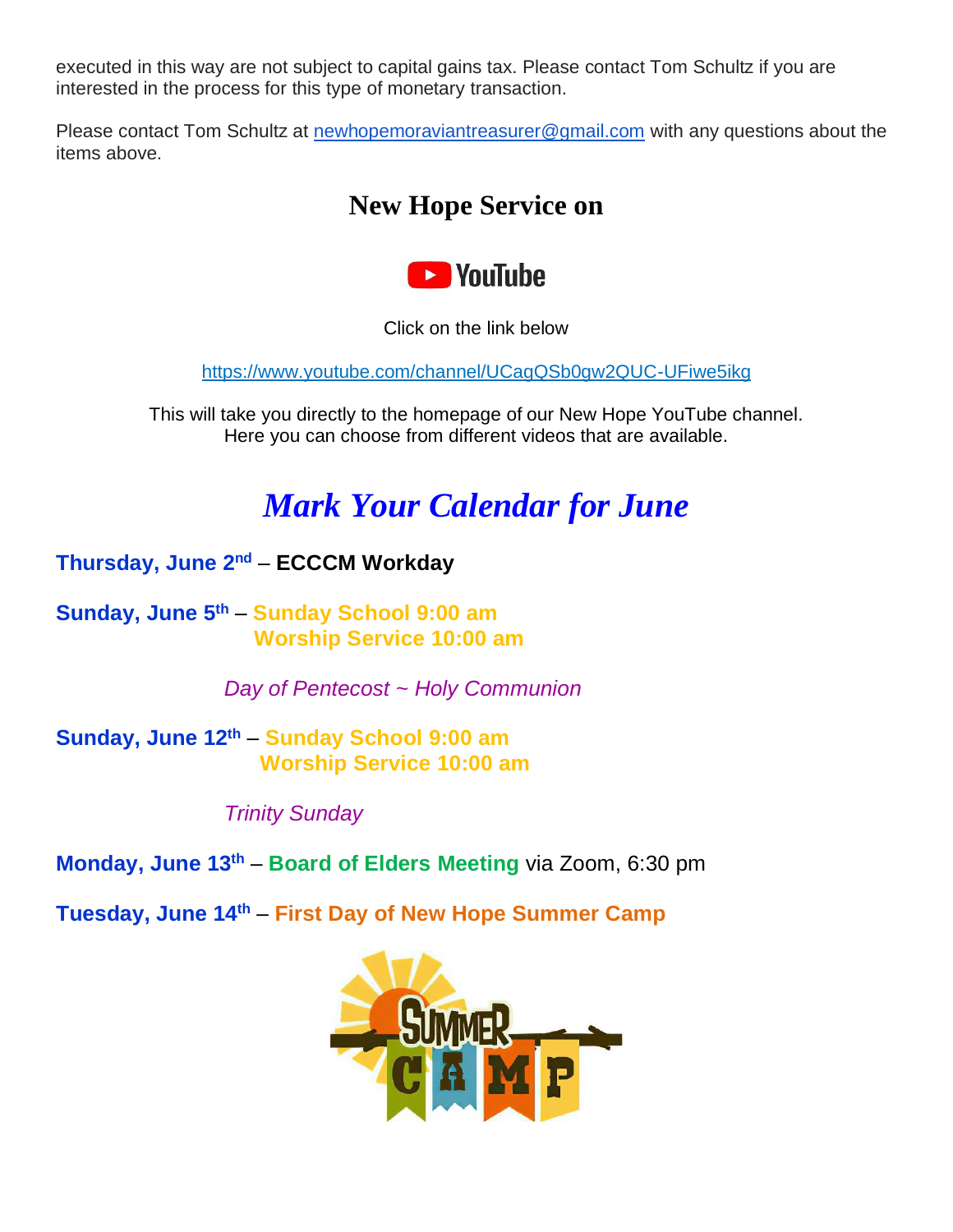**Sunday, June 19th** – **Sunday School 9:00 am Worship Service 10:00 am**



**Tuesday, June 21st** – **First Day of Summer**



**Thursday, June 23rd** – July Newsletter Articles Due

**Sunday, June 26 th** – **Sunday School 9:00 am Worship Service 10:00 am**



#### *June Birthdays*

6<sup>th</sup> – Steve Larsen 23rd – Keith Crowe 26th – Malissa Bumgarner

Pray Every Day June 2022

- 1. Make every effort to keep the unity of the Spirit through the bond of peace. Pray for the Moravian Church Southern Province Synod.
- 2. Christ redeemed us from the curse of the law by becoming a curse for us, for it is written: "Cursed is everyone who is hung on a tree." Pray for disaster relief workers and Moravian Disaster Response.
- 3. So the law was put in charge to lead us to Christ that we might be justified by faith. Pray for PEC members, bishops, and other church leaders.
- 4. It is fine to be zealous, provided the purpose is good, and to be so always and not just when I am with you. Pray for Michael and Brenda Brent in Croatia.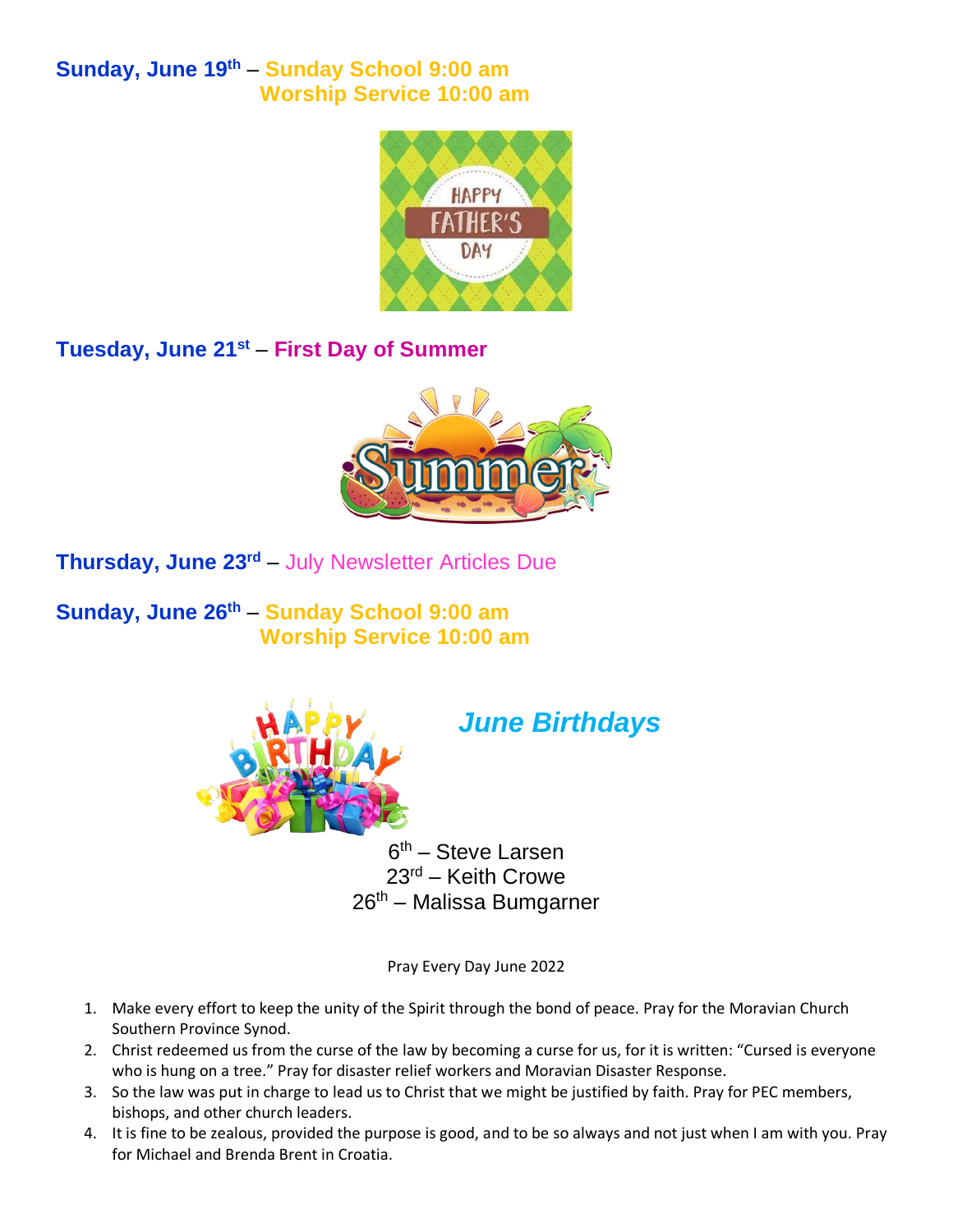- 5. For in Christ Jesus neither circumcision nor uncircumcision has any value. The only thing that counts is faith expressing itself through love. Pray for Moravian Summer Camps.
- 6. But do not use your freedom to indulge the sinful nature; rather, serve one another in love. Pray for Charlie and Vicki Brent in Texas.
- 7. Let us not become weary in doing good, for at the proper time we will reap a harvest if we do not give up. Pray for the Moravian churches in Haiti.
- 8. I urge, then, first of all, that requests, prayer, intercession and thanksgiving be made for everyone, for kings and all those in authority, that we may live peaceful and quiet lives in all godliness and holiness. Pray for the government leaders in our country.
- 9. But because of his great love for us, God, who is rich in mercy, made us alive with Christ even when we were dead in transgressions, it is by grace you have been saved. Pray for short term mission teams.
- 10. For we are God's workmanship, created in Christ Jesus to do good works, which God prepared in advance for us to do. Pray for Safiatu Braima and Sierra Leonne.
- 11. Christ Jesus himself as the chief cornerstone. In him the whole building is joined together and rises to become a holy temple in the Lord. Pray for seminarians and candidates for ordination.
- 12. I became a servant of this gospel by the gift of God's grace given me through the working of his power. Pray for the Moravians in Peru.
- 13. Be completely humble and gentle; be patient, bearing with one another in love. Pray for the Clinica Evangelica Morava in Ahaus.
- 14. I no longer live, but Christ lives in me. The life I live in the body, I live by faith in the Son of God who loved me and gave himself for me. Pray for Moravians in Cuba and the Armando Rusindo Foundation.
- 15. From him the whole body, joined and held together by every supporting ligament, grows and builds itself up in love, as each part does its work. Pray for Moravians in Honduras and Nicaragua.
- 16. Be imitators of God, therefore, as dearly loved children and live a life of love, just as Christ loved us and gave himself up for us as a fragrant offering and sacrifice to God. Pray for the Raipur Foster Child Project.
- 17. Wake up, O sleeper, rise from the dead, and Christ will shine on you. Pray for the Teshes in Kenya and Ray of Hope.
- 18. Serve wholeheartedly, as if you were serving the Lord, not men. Pray for Phil and Eunice Raiford in Mexico.
- 19. Do nothing out of selfish ambition or vain conceit, but in humility consider others better than yourselves. Pray for Robert and Anne Thiessen.
- 20. I consider everything a loss compared to the surpassing greatness of knowing Christ Jesus my Lord, for whose sake I have lost all things. Pray for Adopt-a-Village in Tanzania.
- 21. Devote yourselves to prayer, being watchful and thankful. Pray for the Sineaths in Campus Outreach.
- 22. May the Lord make your love increase and overflow for each other and for everyone else, just as our does for you. Pray for the Hoffmans in HIV/AIDS ministry.
- 23. Be joyful always; pray continually; give thanks in all circumstances, for this is God's will for you in Christ Jesus. Pray for Steve and Ann Marx with Mission Aviation Fellowship.
- 24. May God himself, the God of peace, sanctify you through and through. Pray for Kevin and Charity in the Middle East.
- 25. But we ought always to thank God for you, those loved by the Lord, because from the beginning God chose you to be saved through the sanctifying work of the Spirit and through belief in the truth. Pray for the Harrisons with Greek Intervarsity.
- 26. Finally, pray for us that the message of the Lord may spread rapidly and be honored, just as it was with you. Pray for Brian and Heather Marx with Mission Aviation Fellowship.
- 27. I want people everywhere to lift up holy hands in prayer, without anger or disputing. Pray for Alan and DeeDee Iobst in France.
- 28. Let us then approach the throne of grace with confidence, so that we may receive mercy and find grace to help us in our time of need. Pray for Annie B Missions and Star Mountain.
- 29. Until I come, devote yourself to the public reading of Scripture, to preaching and to teaching. Pray for the Board of World Mission.
- 30. For this reason, ever since I heard about your faith in the Lord Jesus and your love for all the saints, I have not stopped giving thanks for you, remembering you in my prayer. Pray for Estamos Unidos Moravian Ministry.